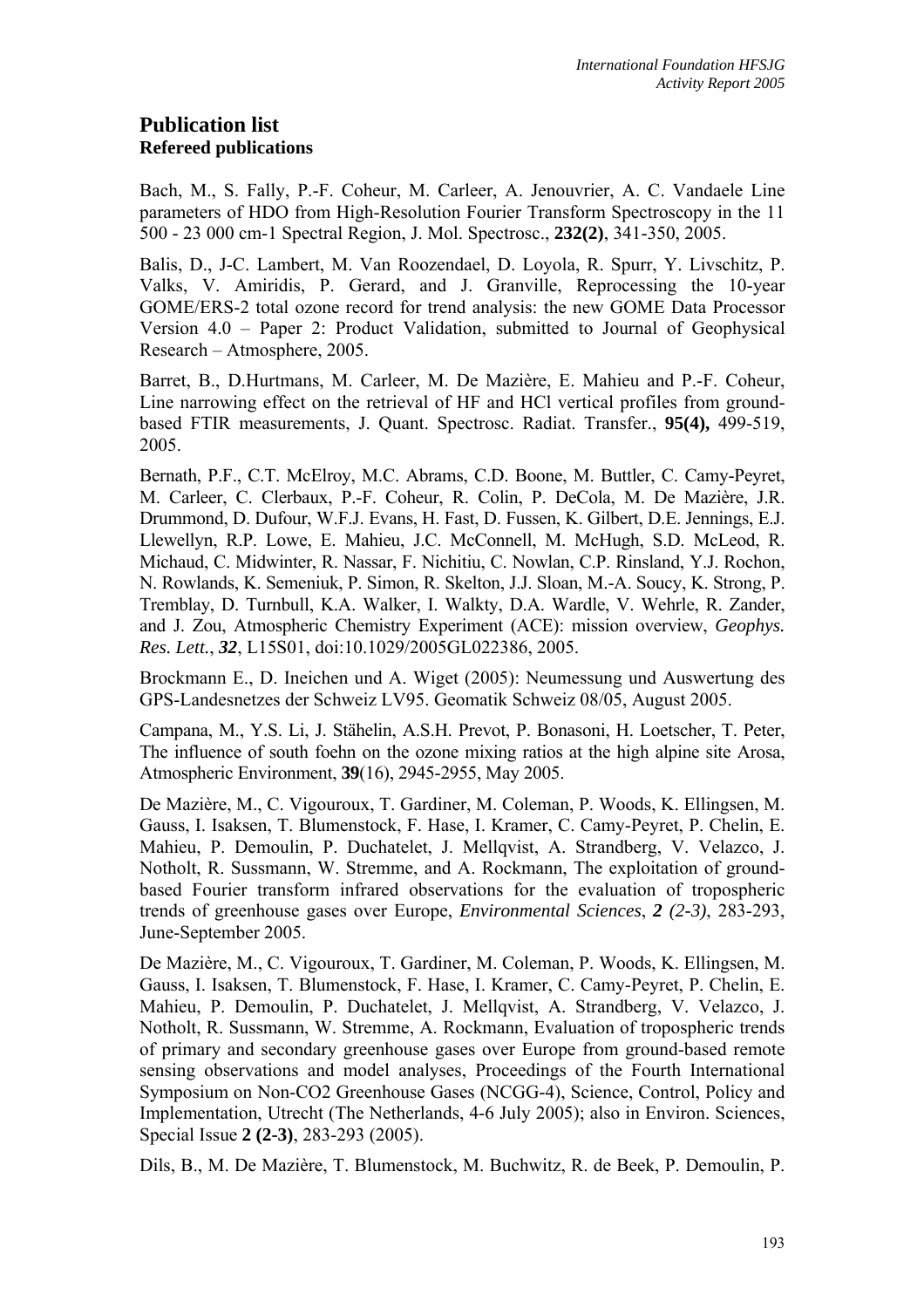Duchatelet, H. Fast, C. Frankenberg, A. Gloudemans, D. Griffith, N. Jones, T. Kerzenmacher, E. Mahieu, J. Mellqvist, S. Mikuteit, R. L. Mittermeier, J. Notholt, H. Schrijver, D. Smale, A. Strandberg, W. Stremme, K. Strong, R. Sussmann, J. Taylor, M. van den Broek, T. Wagner, T. Warneke, A. Wiacek, S. Wood, Comparisons between SCIAMACHY scientific products and ground-based FTIR data for total columns of CO, CH4, CO2 and N2O, ACPD, **5(3),** 2677-2717 (to be published in ACP), 2005.

Emprechtinger M., Simon R., Wiedner M. C., N2D+ abundance in high mass star forming regions, Astronomische Nachrichten, **326**, 649, 2005.

Fischer R, Lang SM, Bergner A, Huber RM. Monitoring of expiratory flow rates and lung volumes during a high altitude expedition. Eur J Med Res. **16**, 469-74, 2005.

Fischer, R., Hazards of mountain climbing and hiking. MMW Fortschr Med. **22,** 28- 30, 32. 2005.

Fischer, R., Lang SM, Bruckner K, Hoyer HX, Meyer S, Griese M, Huber RM. Lung function in adults with cystic fibrosis at altitude: impact on air travel. Eur Respir J. **25,**  718-24. 2005.

Flückiger, E. O., R. Bütikofer, A. Chilingarian, G. Hovsepyan, Y. H. Tan, T. Yuda, H. Tsuchiya, M. Ohnishi, Y. Katayose, Y. Muraki, Y. Matsubara, T. Sako, K. Watanabe, K. Masuda, T. Sakai, S. Shibata, R. Ogasawara, Y. Mizumoto, M. Nakagiri, A. Miyashita, P. H. Stoker, C. Lopate, K. Kudela and M. Gros, Solar neutron events that have been found in solar cycle 23, International Journal of Modern Physics A, **20**(29), 6646-6649, 2005.

Flückiger, E. O., R. Bütikofer, L. Desorgher, M. R. Moser, Y. Muraki, Y. Matsubara, T. Sako, H. Tsuchiya and T. Sakai, The giant Forbush decrease in October/November 2003: Data analysis for the solar neutron detector at Gornergrat, International Journal of Modern Physics A, **20**(29), 6684-6687, 2005.

Fries, E., Starokozhev, E., Auras, S., Sieg, K., Püttmann, W and Jaeschke, W. Volatile organic compounds in air at the high alpine research station Jungfraujoch during CLACE 4; in prep. for submission to Atmospheric Environment.

Gamnitzer, U., U. Karstens, B. Kromer, R. Neubert, H. Meijer, H. Schroeder and I. Levin, 2005. Carbon Monoxide: A quantitative tracer for fossil fuel  $CO<sub>2</sub>$ ? submitted to J. Geophys. Res. December 2005.

Grünig, S. und U. Wild (2005): swipos über Internet. Neue Entwicklungen bei der Echtzeit-Positionierung. Geomatik Schweiz 02/2005, März 2005.

Guerova, G., E. Brockmann, F. Schubiger, J. Morand and C. Mätzler (2005): An Integrated Assessment of Measured and Modeled Integrated Water Vapor in Switzerland for the Period 2001–03, Journal of Applied Meteorology, Vol. 44, No. 7, pages 1033–1044.

Guerova, G., J.-M. Bettems, E. Brockmann and Ch. Mätzler (2005): Assimilation of COST-716 Near-Real Time GPS data in the nonhydrostatic area model used at MeteoSwiss. Meteorol. Atmos. Phys. (MAP), June 30, 2005.

Henne, S., J. Dommen, B. Neininger, S. Reimann, J. Staehelin, and A.S.H. Prevot, Ozone production following export of European emissions by mountain venting in the Alps, J. Geophys. Res., 110, D22307, doi:10.1029/2005JD005936, 2005.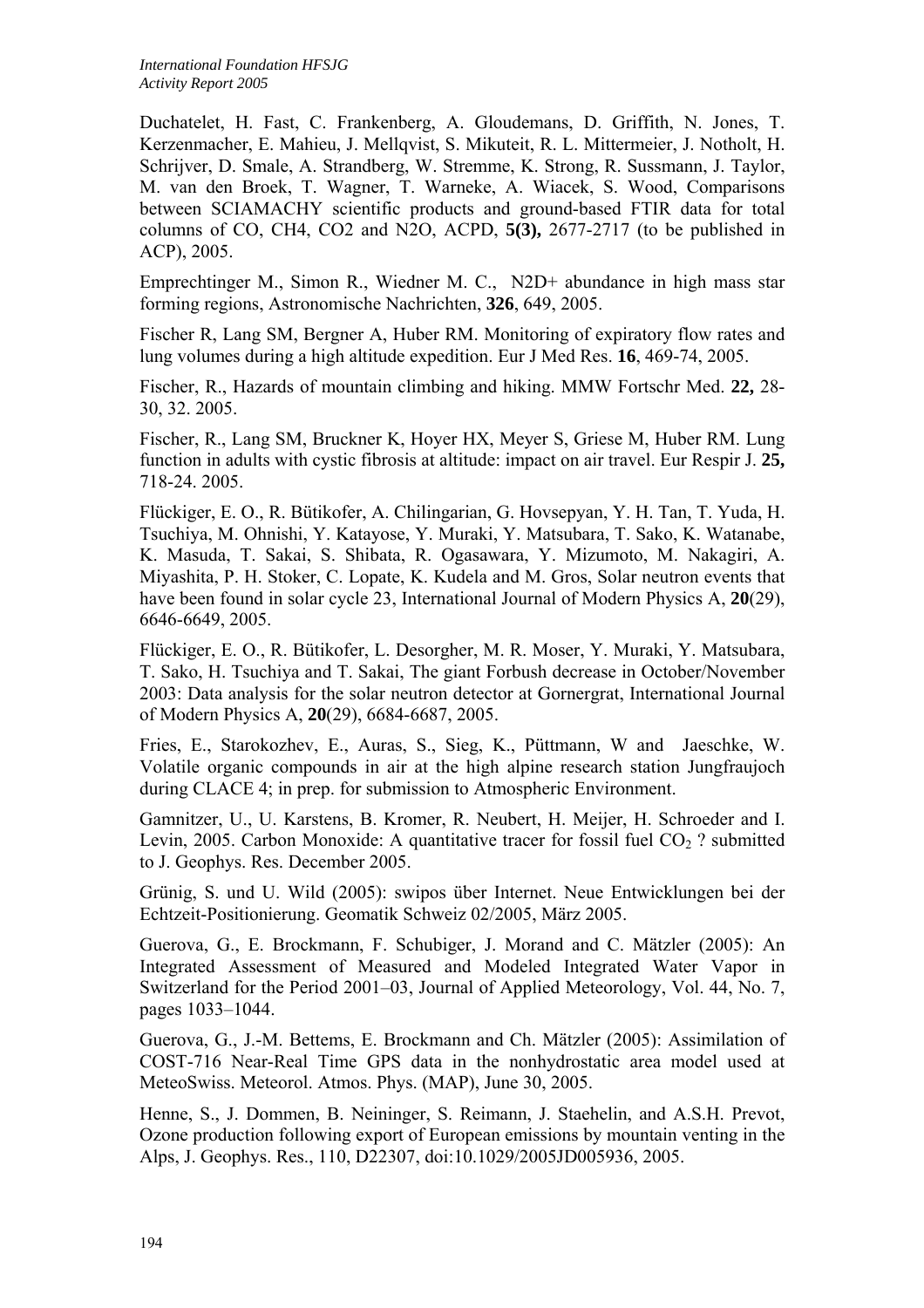Henne, S., M. Furger, and A.S.H. Prévôt, Climatology of mountain venting-induced elevated moisture layers in the lee of the Alps, J. Applied Meteorology, 44 (**5**), 620- 633, 2005.

Hinz, K.P., A. Trimborn, E. Weingartner, S. Henning, U. Baltensperger, and B. Spengler, Aerosol single particle composition at the Jungfraujoch, J. Aerosol Sci., 36 (**1**), 123-145, 2005.

Iori, M. A.Sergi, D. Fargion, M. Gallinaro and M. Kaya, Study of a detector array design to measure Ultra High Energy, tau neutrino fluxes, astro-ph/ and submitted to Physics Journal G 2005.

Jakob, H., Kramer, C., Simon, R., Stutzki, J., Tracing the Photon Dominated Region around DR 21 with CO, CI, CII, and OI emission, Astron. Nachr., **326**, 655-656, 2005.

Krieg, J., J. Notholt, E. Mahieu, C.P. Rinsland, and R. Zander, Sulphur hexafluoride  $(SF_6)$ : comparison of FTIR-measurements at three sites and determination of its trend in the northern hemisphere, *J. Quant. Spectrosc. Radiat. Transfer, 92*, 383-392, 2005.

Li, Y., Campana, M., Reimann, S., Schaub, D., Stemmler, K., Staehelin, J. and Peter, T. (2005), Hydrocarbon concentrations at the Alpine mountain sites Jungfraujoch and Arosa, *Atmospheric Environment* 39, 1113-27.

Mahieu, E., R. Zander, P. Duchatelet, J.W. Hannigan, M.T. Coffey, S. Mikuteit, F. Hase, T. Blumenstock, A. Wiacek, K. Strong, J.R. Taylor, R. Mittermeier, H. Fast, C.D. Boone, S.D. McLeod, K.A. Walker, P.F. Bernath, and C.P. Rinsland, Comparisons between ACE-FTS and ground-based measurements of stratospheric HCl and ClONO2 loadings at northern latitudes, *Geophys. Res. Lett.*, *32*, L15S08, doi:10.1029/2005GL022396, 2005.

Masur, M., Mookerjea, B., Kramer, C., Stutzki, J., Large-scale CO mapping of the CEPHEUS giant molecular cloud using KOSMA, Astron. Nachr., **326**, 661-662 2005.

McFiggans, G., P. Artaxo, U. Baltensperger, H. Coe, M.C. Facchini, G. Feingold, S. Fuzzi, M. Gysel, A. Laaksonen, U. Lohmann, T.F. Mentel, D.M. Murphy, C.D. O'Dowd, J.R. Snider, and E. Weingartner, The Effect of Physical & Chemical Aerosol Properties on Warm Cloud Droplet Activation, Atmos. Chem. Phys. Discuss., 5, 8507-8647, 2005.

Mookerjea, B., Kramer, C., Roellig, M., et al., Study of Photon Dominated Regions in the Cepheus B Molecular Cloud, A&A, in preparation, 2005.

Mookerjea, B., Sun, K., Kramer, C., Masur, M., Roellig, M., CI/CO Mapping of IC 348 and Cepheus B using SMART on KOSMA, Astron. Nachr., 326, 581-582, 2005.

Morland, J., B. Deuber, D. G. Feist, L. Martin, S. Nyeki, N. Kämpfer, C. Mätzler, P. Jeannet, and L. Vuilleumier (2005), The STARTWAVE atmospheric water database, *Atmospheric Chemistry and Physics Discussions*, **5**, pp 10839.

Nessler, R., E. Weingartner, and U. Baltensperger, Adaptation of dry nephelometer measurements to ambient conditions at the Jungfraujoch, Environ. Sci.Technol., 39 (**7**), 2219-2228, 2005.

Nessler, R., E. Weingartner, and U. Baltensperger, Effect of humidity on aerosol light absorption and its implications for extinction and the single scattering albedo illustrated for a site in the lower free troposphere, J. Aerosol Sci., 36 (**8**), 958-972, 2005.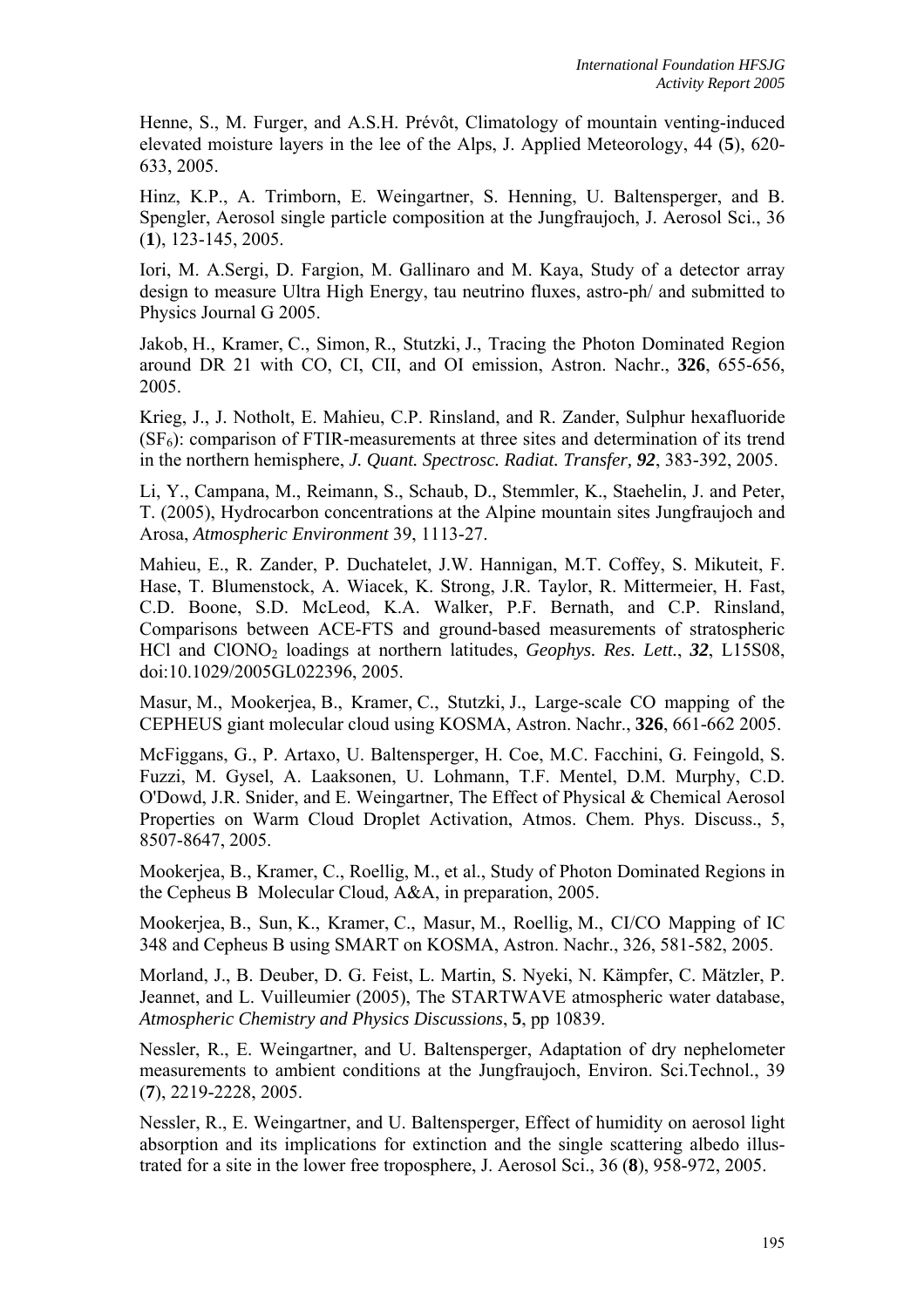Nyeki, S., L. Vuilleumier, J. Morland, A. Bokoye, P. Viatte, C. Mätzler, and N. Kämpfer (2005), A 10-year integrated atmospheric water vapor record using precision filter radiometers at two high-alpine sites, *Geophys. Res. Lett.*, **32**, L23803, http://dx.doi.org/10.1029/2005GL024079.

Prinn, R.G., Huang, J., Weiss, R.F., Cunnold, D.M., Fraser, P.J., Simmonds, P.G., McCulloch, A., Harth, C., Reimann, S., Salameh, P., O'Doherty, S., Wang, R.H.J., Porter, L.W., Miller, B.R. and Krummel, P.B. (2005), Evidence for variability of atmospheric hydroxyl radicals over the past quarter century, *Geophysical Research Letters* 32, L07809, doi: 10.1029/2004GL022228.

Qin, S.-L., J.-J. Wang, G. Zhao, and M. Miller, A New Interpretation of the Bipolar HII Region S106 from HCN J =  $3 - 2$  Mapping Observations, Chin. J. Astron, 2005.

Reimann, S., Manning A. J., Simmonds P. G., Cunnold D. M., Wang R. H. J., Li J., McCulloch A., Prinn R. G., Huang J., Weiss R. F., Fraser P. J., O'Doherty S., Greally B. R., Stemmler K., Hill M., Folini D., (2005) Low European methyl chloroform emissions inferred from long-term atmospheric measurements. *Nature* 433 506-508.

Richichi, A.; Roccatagliata, V., Aldebaran's angular diameter: How well do we know it? 2005, A&A, 433 305.

Rinsland, C.P., A. Goldman, E. Mahieu, R. Zander, L.S. Chiou, J.W. Hannigan, S.W. Wood, and J.W. Elkins, Long-term evolution in the tropospheric concentration of chlorofluorocarbon 12 (CCl<sub>2</sub>F<sub>2</sub>) derived from high-spectral resolution infrared solar absorption spectra: retrieval and comparison with *in situ* surface measurements, *J. Quant. Spectrosc. Radiat. Transfer, 92*, 201-209, 2005.

Rinsland, C.P., C. Boone, R. Nassar, K. Walker, P. Bernath, E. Mahieu, R. Zander, J.C. McConnell, and L. Chiou, Trends of HF, HCl,  $CCl_2F_2$ ,  $CCl_3F$ ,  $CHClF_2$  (HCFC-22), and  $SF<sub>6</sub>$  in the lower stratosphere from Atmospheric Chemistry Experiment (ACE) and Atmospheric Trace MOlecule Spectroscopy (ATMOS) measurements near 30ºN latitude, *Geophys. Res. Lett.*, *32*, L16S03, doi:10.1029/2005GL022415, 2005.

Sodemann, H., A.S. Palmer, C. Schwierz, M. Schwikowski, H. Wernli, The transport history of two Saharan dust events archived in an Alpine ice core, Atmos. Chem. Phys. Discuss. 5, 7497-7545 (2005).

Spurr, R., W. Balzer, D. Loyola, W. Thomas, E. Mikusch, T. Rupper, M. Van Roozendael, J.-C. Lambert, V. Soebijanta, GOME Level 1-to-2 Data Processor Version 3.0: A Major Upgrade of the GOME/ERS-2 Total Ozone Retrieval Algorithm, accepted for publication in Appl. Optics, 2005.

Sturm, P., M. Leuenberger, and M. Schmidt, Atmospheric  $O_2$ ,  $CO_2$  and  $\delta^{13}C$ observations from the remote sites Jungfraujoch, Switzerland, and Puy de Dme, France, *Geophysical Research Letters*, *32* (doi:10.1029/2005GL023304), L17811, 2005.

Sturm, P., M. Leuenberger, F.L. Valentino, B. Lehmann, and B. Ihly, Measurements of  $CO_2$ , its stable isotopes,  $O_2/N_2$ , and 222Rn at Bern, Switzerland, Atmospheric Chemistry and Physics, 1680-7375/acpd/2005-5-8473, 2005.

Sun, K., Kramer, C., Bensch, F., Ossenkopf, V., et al. , A KOSMA 7 deg2 13CO 2-1 & 12CO 3-2 survey of the Perseus cloud, I. Structure Analysis, A&A, submitted, 2005.

Sun, K., Kramer, C., Bensch, F., Ossenkopf, V., Stutzki, J., Miller, M., Structure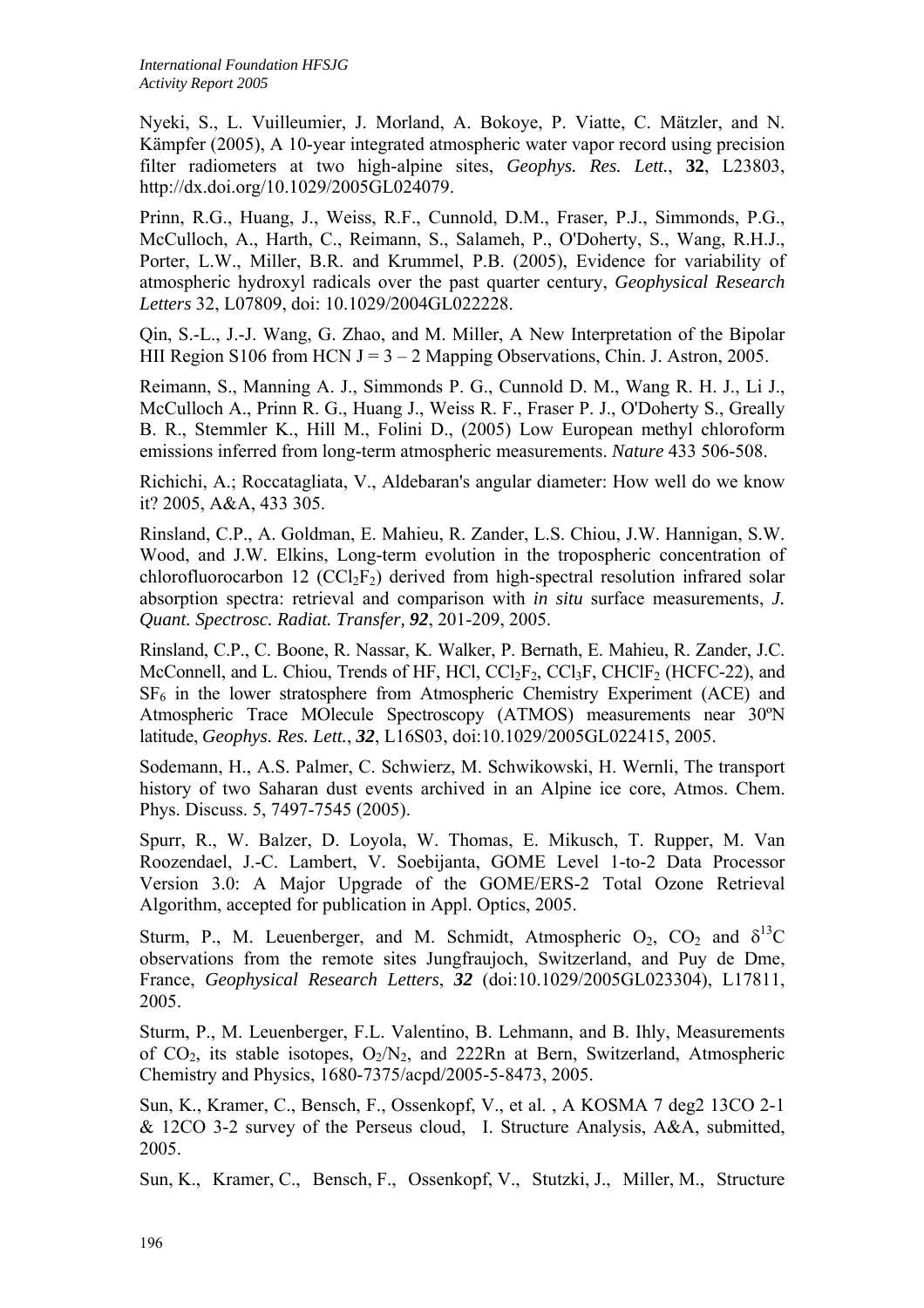analysis of the CO data in the Perseus clouds, Astron. Nachr., **326**, 670-670, 2005.

Taslakov, M., V. Simeonov, and H. van den Bergh, "Open path atmospheric spectroscopy using room temperature operated pulsed quantum cascade laser", accepted for publishing in Spectrochimica Acta Part A: Molecular and Biomolecular Spectroscopy, SAA-D-05-00145R1, 2005.

Tolchenov, R., O. Naumenko, N. Zobov, O. Polyansly, J. Tennyson, M. Carleer, P.-F. Coheur, S. Fally, A. Jenouvrier, A. C. Vandaele, Water vapor line assignments in the 9250 – 26000 cm-1 frequency range, J. Quant. Spectrosc. Radiat. Transfer, **233(1),** 68-76, 2005.

Troller, M., E. Brockmann, D. Ineichen, S. Lutz, A. Geiger and H.-G. Kahle (2005): Determination of the 3D Water Vapor Distribution in the Troposphere on a Continuous Basis Using GPS. Geophysical Research Abstracts, Vol. 7.

Vandaele, A. C., C. Fayt, F. Hendrick, C. Hermans, F. Humbled, M. Van Roozendael, M. Gil, M. Navarro, O. Puentedura, M. Yela, G. Braathen, K. Stebel, K. Tørnkvist, P. Johnston, K. Kreher, F. Goutail, A. Mieville, J.-P. Pommereau, S. Khaikine, A. Richter, H. Oetjen, F. Wittrock, S. Bugarski, U. Frieb, K. Pfeilsticker, R. Sinreich, T. Wagner, G. Corlett, R. Leigh, An intercomparison campaign of ground-based UV-Visible measurements of NO2, BrO, and OClO slant columns. Methods of analysis and results for NO2, J. of Geophys. Res., **110,** D08305, doi:10.1029/2004JD005423, 2005.

Vaughan, G., P. T. Quinn, A. C. Green, J. Bean, H. K. Roscoe, M. Van Roozendael and F. Goutail SAOZ measurements of stratospheric NO2 at Aberystwyth, 1991- 2004, submitted to Journal of Environmental Monitoring (JEM), 2005.

Yurganov, L.N., P. Duchatelet, A.V. Dzhola, D.P. Edwards, F. Hase, I. Kramer, E. Mahieu, J. Mellqvist, J. Notholt, P.C. Novelli, A. Rockmann, H.E. Scheel, M. Schneider, A. Schulz, A. Strandberg, R. Sussmann, H. Tanimoto, V. Velazco, J.R. Drummond, and J.C. Gille, Increased Northern Hemispheric carbon monoxide burden in the troposphere in 2002 and 2003 detected from the ground and from space, *Atmos. Chem. Phys.*, *5*, 563-573, 2005.

Zander, R., E. Mahieu, P. Demoulin, P. Duchatelet, C. Servais, G. Roland, L. Delbouille, M. De Mazière and C.P. Rinsland, Evolution of a dozen non- $CO<sub>2</sub>$ greenhouse gases above Central Europe since the mid-1980s, *Environmental Sciences*, *2 (2-3)*, 295-303, June-September 2005.

Zander, R., E. Mahieu, P. Demoulin, P. Duchatelet, C. Servais, G. Roland, L. Delbouille, M. De Mazière, and C.P. Rinsland (2005). Evolution of a dozen non-CO2 greenhouse gases above Central Europe since the mid-1980s, Proceedings of the Fourth International Symposium on Non-CO2 Greenhouse Gases (NCGG-4), Science, Control, Policy and Implementation, Utrecht, The Netherlands, 4-6 July 2005.

Zanini, A., E. Durisi, F. Fasolo, M. Storini, O. Saavedra, L. Visca, M. Perosino, Neutron Spectrometry at High Mountain Observatories, Journal of Atmospheric and Solar -Terrestrial Physics, (2005) **67** 8-9, 755-762, 2005.

Zanini, A., F Fasolo, L Visca, E Durisi, M Perosino, J R M Annand and K W Burn, Test of a bubble passive spectrometer for neutron dosimetry, Phys. Med. Biol., (2005) **50** 18, 4287-4297.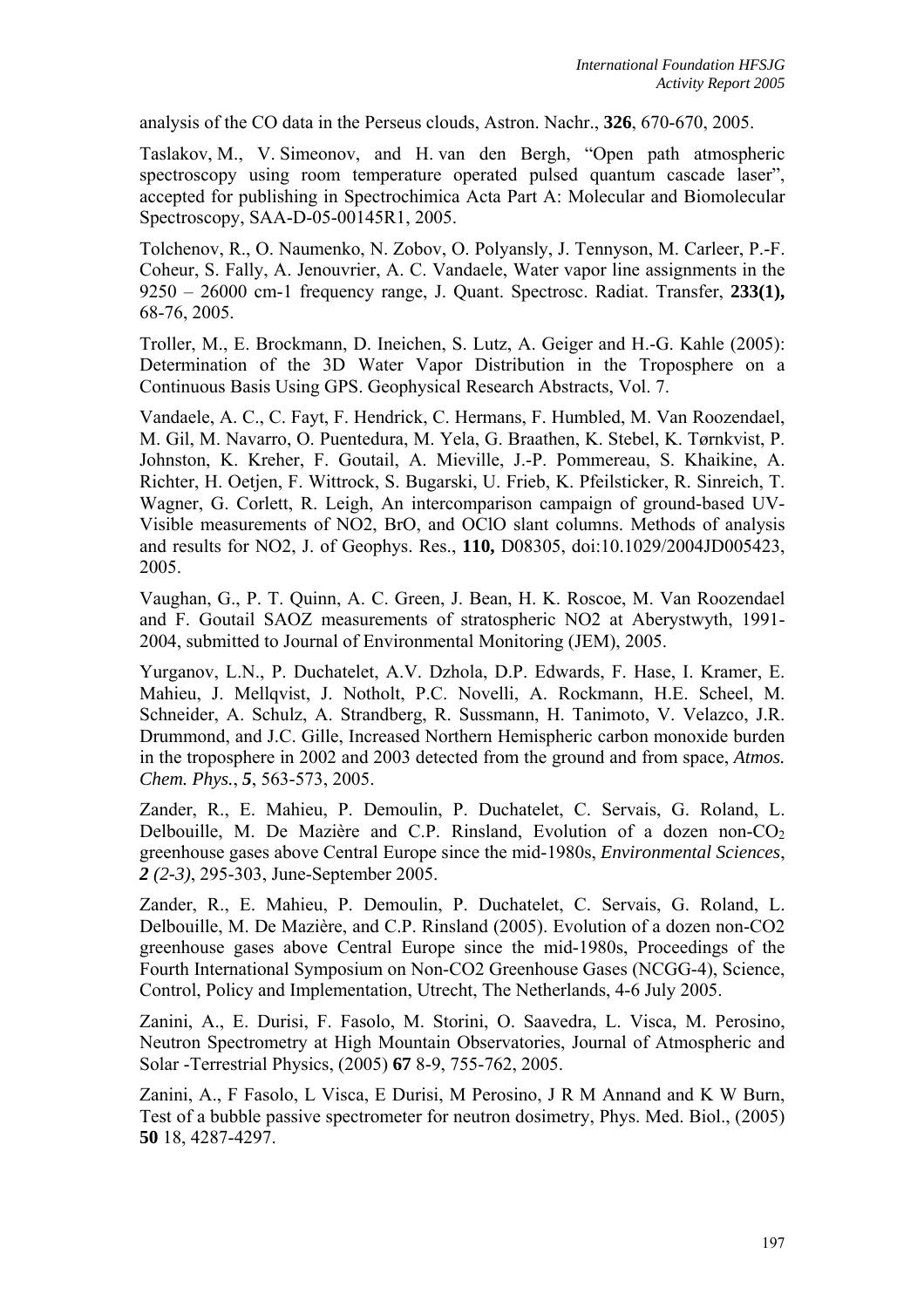### **Conference presentations / Posters**

Bach, M., Fally, S., Vandaele, A.C., Coheur, P.-F., Carleer, M., Jenouvrier, A. (2005) Fourier transform absorption spectroscopy of HDO in the visible and near-IR spectral regions, European Geosciences Union General Assembly 2005, Vienna (Austria), 24- 29 April 2005.

Baltensperger, U. et al., Aerosol hygroscopic growth closure by simultaneous measurement of hygroscopic growth and chemical composition at the high-Alpine station Jungfraujoch, solicited oral presentation at the EGU General Assembly, Vienna, Austria, 2005.

Belov, A. V., L. Baisultanova, R. Bütikofer, E. Eroshenko, E.O. Flückiger, G. Mariatos, H. Mavromichalaki, V. Pchelkin and V. G. Yanke, Geomagnetic effects on cosmic rays during the very strong magnetic storms in November 2003 and November  $2004$ ,  $29<sup>th</sup>$  International Cosmic Ray Conference, to be published in the conference proceedings, 2005.

Bower, K.N., M.W. Gallagher, T.W. Choularton, M.J. Flynn, J.D. Allan, H. Coe, J. Crosier, P. Connolly, U. Baltensperger, E. Weingartner, and S. Sjögren, Investigations of cloud-aerosol interactions at the Jungfraujoch mountain-top site in the Swiss Alps during summer and winter CLACE experiments, p. 133, EAC 2005, Ghent Belgium, 2005.

Bower, Keith N., H. Coe, M.W. Gallagher, T.W. Choularton, M.J. Flynn, J.D. Allan, J Crosier, P.Connolly, R.A. Burgess, U. Baltensperger, E. Weingartner, S. Sjogren, and M.R. Alfarra, Wintertime Cloud-Aerosol Interactions at the Jungfraujoch High Alpine Site in Switzerland. Proceedings of the 16th AGM of the UK Aerosol Society, Bristol University, April 14th-15<sup>th</sup>, 2005.

Bower, Keith, N., T.W. Choularton, M.W. Gallagher, H. Coe, M.J. Flynn, J.D. Allan, J Crosier, P.Connolly, I. Crawford, R.A. Burgess, U. Baltensperger, E. Weingartner, S. Sjogren, B. Verheggen, J. Cozic, M. Gysel and M.R. Alfarra, Investigations of Cloud-Aerosol Interactions at the Jungfraujoch Mountain-Top Site in the Swiss Alps during Summer and Winter CLACE Experiments. The proceedings of the European Aerosol Conference, Ghent, August  $28<sup>th</sup>$  – September  $2<sup>nd</sup>$ , 2005.

Bower, Keith, Thomas Choularton, Hugh Coe, Michael Flynn, James Allan, Jonathan Crosier, Paul Connolly, Rachel Burgess, Ernest Weingartner, Summer and Wintertime Investigations of Cloud-Aerosol Interactions at the Jungfraujoch Mountain Top Site in Switzerland. Proceedings of the Royal Meteorological Society Conference, University of Exeter, Exeter, 11th – 16th September, 2005

Brockmann E. and D. Ineichen (2005): TOUGH activities at swisstopo (LPT). TOUGH annual meeting, L'Aquilla, January 27-28, 2005.

Brockmann E. and D. Ineichen (2005): TOUGH activities at swisstopo (LPT). TOUGH semi-annual meeting, Exeter, September 29-30, 2005.

Brockmann E., D. Ineichen, U. Marti, A. Schlatter (2005): Results of the 3rd observation of the Swiss GPS Reference Network LV95 and status of the Swiss Combined Geodetic Network CH-CGN. In: Torres, J.A. and H. Hornik (Eds): Subcommission for the European Reference Frame (EUREF), Vienna 2005, EUREF Publication in preparation.

Bütikofer, R., E.O. Flückiger, M.R. Moser, and L. Desorgher, The Extreme Cosmic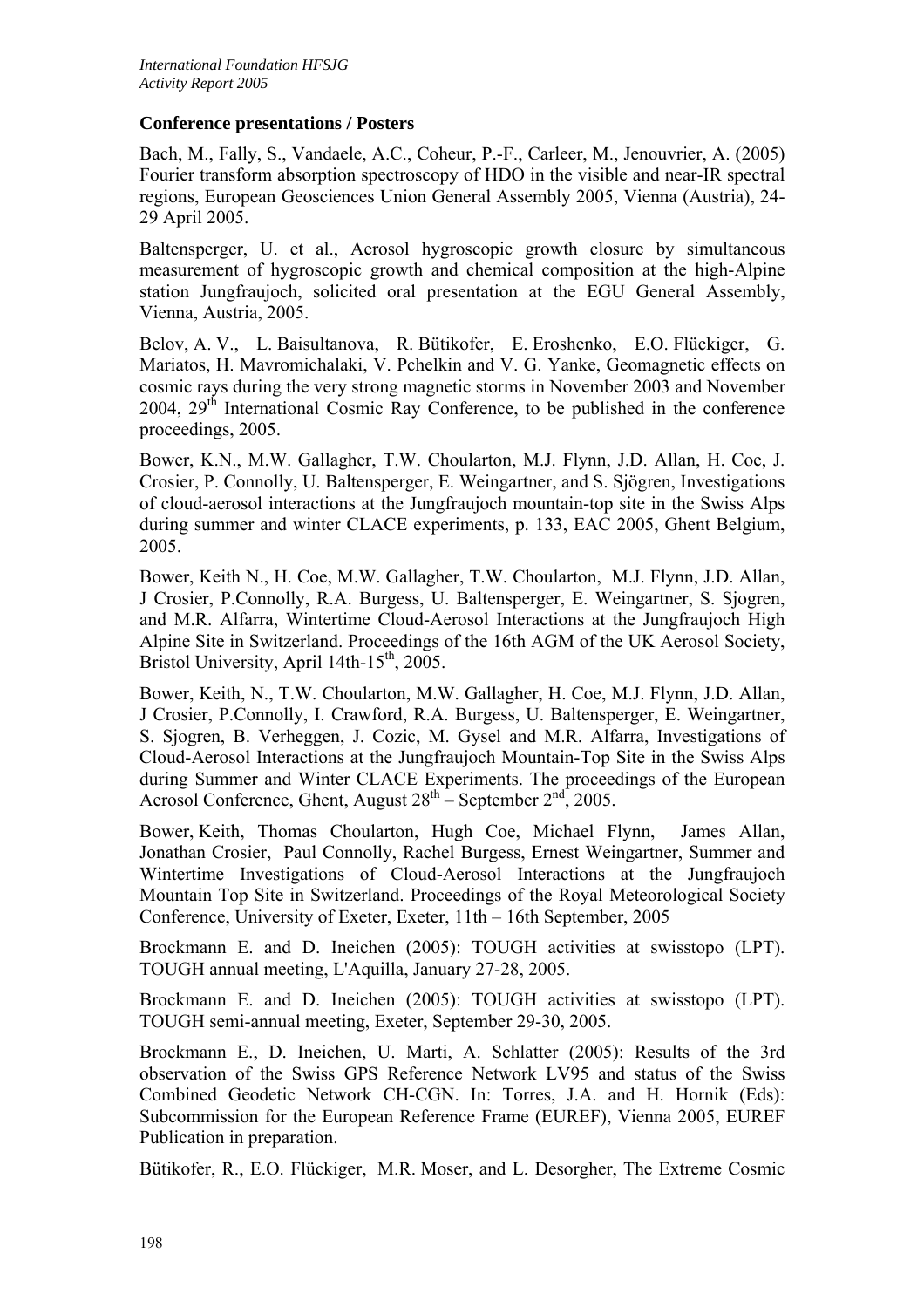Ray Ground Level Enhancement on January 20, 2005, Solar Extreme Events 2005 (SEE-2005), International Symposium at Nor Amberd, Armenia, to be published in scientific journal Sun and Geosphere, 2005.

Collaud Coen, M., E. Weingartner, and U. Baltensperger, Seasonality and diurnal cycles of aerosol parameters and of their wavelength dependence at the Jungfraujoch, p. 172, EAC 2005, Ghent, Belgium, 2005.

Collaud Coen, M., E. Weingartner, and U. Baltensperger, Variability and trend of aerosol parameters and of their wavelength dependence at the Jungfraujoch, in Schweizerische Gesellschaft für Meteorologie (SGM), PSI, Villigen, 2005.

Cozic, J. et al., Aerosol - cloud interaction: highlights from the Cloud and Aerosol Characterization Experiments (CLACE) conducted at the high alpine research station Jungfraujoch in Switzerland, oral presentation at the  $1<sup>st</sup>$  ACCENT Symposium, Urbino, Italy, 2005.

Cozic, J., S. Mertes, B. Verheggen, M. Flynn, P. Connolly, K. Bower, A. Petzold, E. Weingartner, and U. Baltensperger, Activated fraction of black carbon in mixed phase clouds at the high alpine site Jungfraujoch (3580 m asl) during CLACE campaigns, p. 506, EAC 2005, Ghent, Belgium, 2005.

Crosier, J., K.N. Bower, J.D. Allan, H. Coe, U. Baltensperger, E. Weingartner, S. Sjögren, S. Mertes, J. Schneider, D.R. Worsnop, J.T. Jayne, and J.L. Jimenez, Comparing winter and summer submicron aerosol chemical composition and size distributions at the Jungfraujoch, p. 505, EAC 2005, Ghent, Belgium, 2005.

Ebert, M. et al., Identification of the ice forming fraction of the atmospheric aerosol in mixed-phase clouds by environmental scanning electron microscopy, poster presentation at the European Aerosol Conference, Ghent, Belgium, 2005.

Ebert, M., M. Inerle-Hof, S. Mertes, S. Walter, J. Schneider, B. Verheggen, J. Cozic, E. Weingartner, and S. Weinbruch, Identification of the ice forming fraction of the atmospheric aerosol in mixed-phase clouds by environmental scanning electron microscopy, p. 504, EAC 2005, Ghent, Belgium, 2005.

Fally S., M. Carleer, P.-F. Coheur, C. Clerbaux, L. Daumont, A. Jenouvrier, C. Hermans, A. C. Vandaele, M. Kiseleva (2005). Water vapor continuum absorption and O2-X collision-induced absorption by laboratory Fourier transform spectroscopy, CECAM workshop on water dimers and weakly interacting species in atmospheric modeling, Lyon (France), 25-27 April 2005.

Flückiger, E. O., Extreme events and super storms, Invited Talk, Solar Extreme Events 2005 (SEE-2005): Fundamental Science and Applied Aspects, International Symposium at Nor Amberd, Armenia, 2005.

Flückiger, E.O., R. Bütikofer, M.R. Moser, and L. Desorgher, The Cosmic Ray Ground Level Enhancement and the Forbush Decrease in January 2005 - Analysis of the Swiss Cosmic Ray Observations, contributed paper 58-ST-A1500, 2<sup>nd</sup> Annual Meeting of the Asia Oceania Geosciences Society (AOGS), Singapore, 2005.

Flückiger, E.O., R. Bütikofer, M.R. Moser, and L. Desorgher, The Cosmic Ray Ground Level Enhancement during the Forbush Decrease in January 2005,  $29<sup>th</sup>$ International Cosmic Ray Conference, Pune, India, August 03-10, 2005, to be published in the conference proceedings, 2005.

Fries, E., E. Starokozhev, W. Püttmann and W. Jaeschke, Volatile organic compounds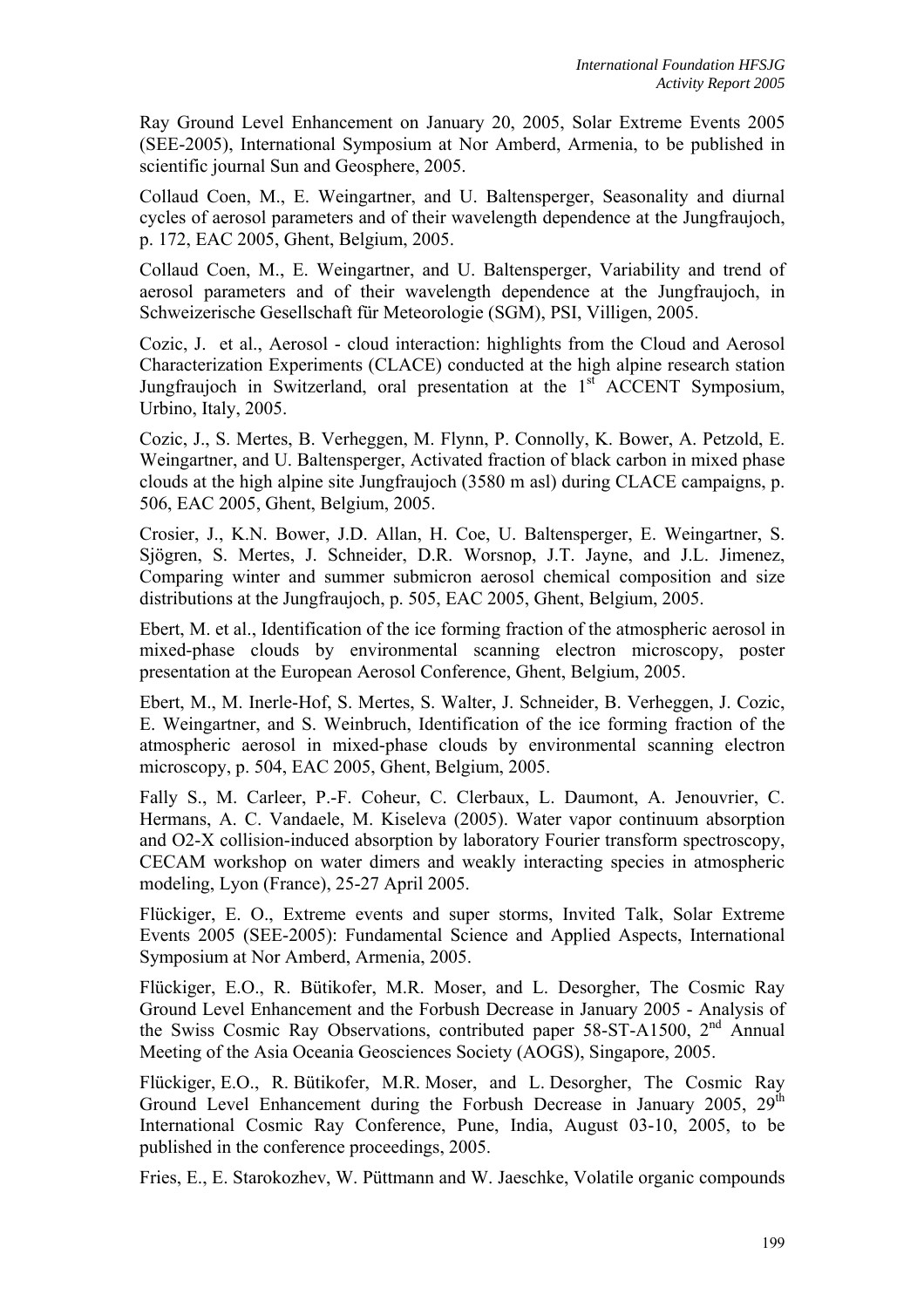(VOC) in air, snow and ice crystals and super-cooled droplets at high alpine research station Jungfraujoch during CLACE 4. Presented at the European Aerosol Conference (EAC). Ghent, 28 August - 2 September, 2005.

Iori, M., Detection of UHE tau neutrinos with a surface detector array, Carnegie Mellon University, December 12, 2005.

Jenouvrier A., L. Daumont, L. Regalia-Jarlot, Vl.G. Tyuterev, M. Carleer, S. Fally, A.C. Vandaele, S.N. Mikhailenko (2005). Long path Fourier Transform absorption Spectroscopy of water vapor in the 4200-6600 cm-1 spectral range, The 19th Colloquium on High Resolution Molecular Spectroscopy, Salamanca (Spain), 11-15 Sept. 2005.

Knap, W. H., S. Nyeki, A. Los and P. Stammes (2005), Aerosol optical thickness measurements at the High Altitude Research Station Jungfraujoch, Switzerland, EGU General Assembly 2005, Vienna, 24-29 April 2005, *Geophysical Research Abstracts*, **7**, 04838.

Legreid, G., Reimann, S, Steinbacher, M. and Stähelin, J., "OVOCs at the high alpine station Jungfraujoch: In-Situ measurements and assessment of anthropogenic sources", Urbino, Italy, September 12 – 16, 2005.

Mahieu, E., R. Zander, P. Demoulin, P. Duchatelet, C. Servais, C.P. Rinsland, and M. De Mazière, Recent evolution of atmospheric OCS above the Jungfraujoch station: Implications for the stratospheric aerosol layer, in Proceedings of "Atmospheric Spectroscopy Applications, ASA Reims 2005", Reims, September 6-8, 2005, pp.235- 238, 2005.

Matsubara, Y., Y. Muraki, T. Sako, K. Watanabe, K. Masuda, T. Sakai, S. Shibata, E. O. Flückiger, R. Bütikofer, A. Chilingarian, G. Hovsepyan, Y. H. Tan, T. Yuda, M. Ohnishi, H. Tsuchiya, Y. Katayose, R. Ogasawara, Y. Mizumoto, M. Nakagiri, A. Miyashita, A. Velarde, R. Ticona and N. Martinic, Search for solar neutrons associated with proton flares in solar cycle  $23$ ,  $29<sup>th</sup>$  International Cosmic Ray Conference, Pune, India, August 03-10, 2005, to be published in the conference proceedings, 2005.

Mertes, S. et al., Sampling and physico-chemical characterisation of ice nuclei in mixed phase clouds at the high alpine research station Jungfraujoch (3580 m asl) during CLACE, oral presentation at the European Aerosol Conference, Ghent, Belgium, 2005.

Mertes, S., B. Verheggen, J. Schneider, M. Ebert, S. Walter, A. Worringen, M. Inerle-Hof, J. Cozic, M.J. Flynn, P. Connolly, K.N. Bower, E. Weingartner, Sampling and physico-chemical characterisation of ice nuclei in mixed phase clouds at the high alpine research station Jungfraujoch (3580 m asl) during CLACE, European Aerosol Conference 2005, Ghent, Belgium, August 28-September 2, 2005, Conference Proceedings, 130, 2005.

Nessler, R., B. Verheggen, E. Weingartner, and U. Baltensperger, Effect of humidity on aerosol light absorption and its implications for extinction and single scattering albedo at the Jungfraujoch, EGU General Assembly, Vienna, Austria, 2005.

Prévôt, A.S.H., Atmospheric Studies of the Paul Scherrer Institute in Central Europe, Aerodyne, Billerica, USA, 2005.

Reimann, S., Folini, D., Vollmer, M.K., Ubl, S., Buchmann, B., Stemmler, K.,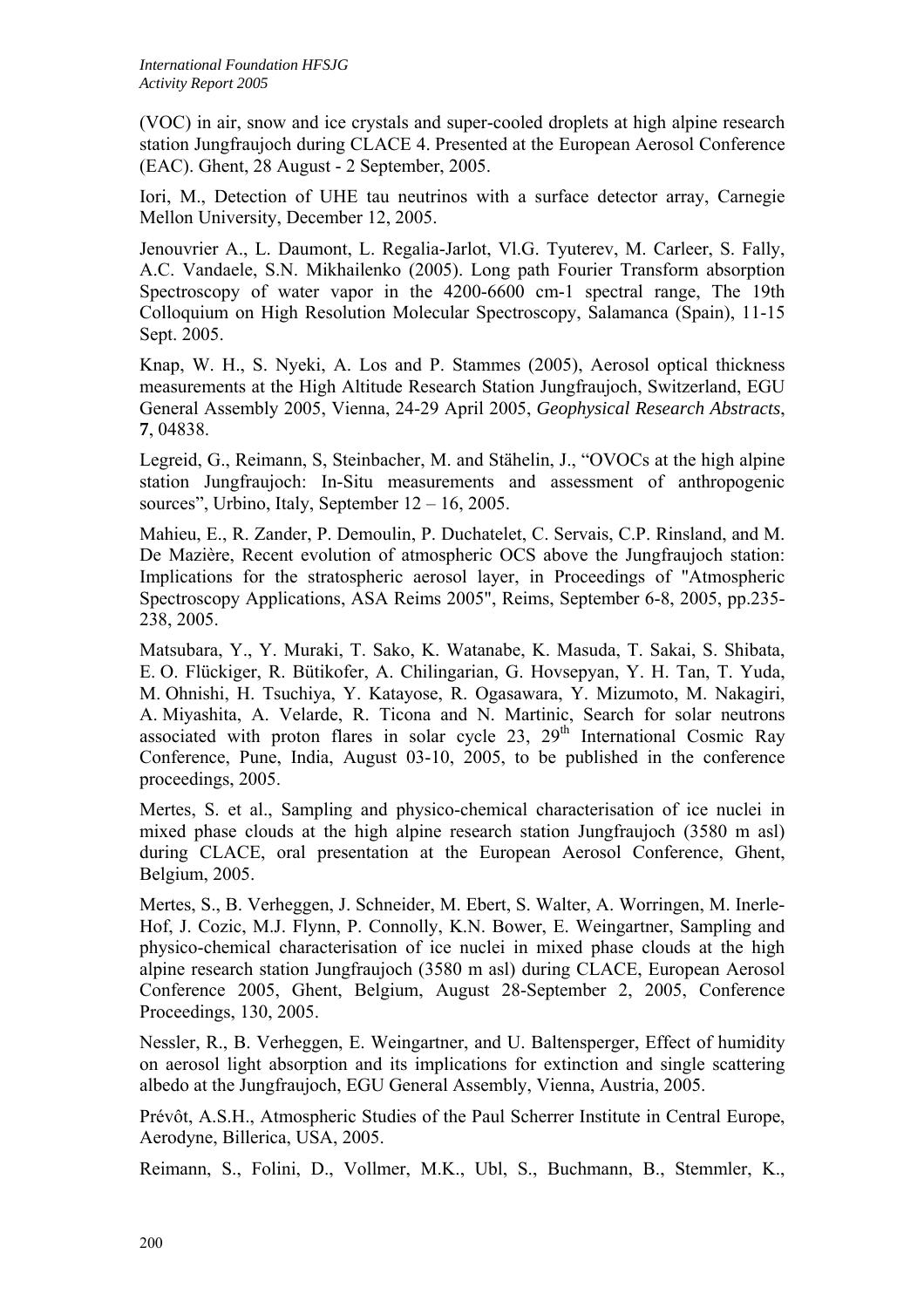O'Doherty, S., European Emission Estimates of Halogenated Greenhouse Gases from Continuous Measurements at Jungfraujoch, Switzerland. Invited talk at the ACCENT symposium, Urbino, 2005.

Reimann, S., Stemmler, K., Vollmer, M.K. Evaluation of Emissions Halocarbons from Mobile Air Conditioning Systems, Non-CO2 Greenhouse Gases Conference, Utrecht (NL), 2005.

Ristori, P., M. Froidevaux, T. Dinoev, I. Serikov, V. Simeonov, M. Parlange, H. Van den Bergh, "Development of a temperature and water vapor Raman LIDAR for turbulent observations, in Proc. of SPIE Vol. 5984 59840F-1, Remote Sensing-2005,19–22 September 2005 Bruges, Belgium, in print

Schaer S., D. Ineichen and E. Brockmann (2005): EUREF LAC Analysis at swisstopo/CODE Using Bernese Software V5.0. In: Torres, J.A. and H. Hornik (Eds): Subcommission for the European Reference Frame (EUREF), Vienna 2005, EUREF Publication in preparation.

Schneider D., B. Vogel, A. Wiget, U. Wild, E. Brockmann, U. Marti and A. Schlatter (2005): EUREF'05: National Report of Switzerland: New Developments in Swiss National Geodetic Surveying. In: Torres, J.A. and H. Hornik (Eds): Subcommission for the European Reference Frame (EUREF), Vienna 2005, EUREF Publication No. in preparation.

Simeonov, V., P. Ristori, M. Taslakov,T. Dinoev, L. T. Molina, M. J.Molina, and H. van den Bergh, "Ozone and aerosol distribution above Mexico City measured with a DIAL/elastic lidar system during the Mexico City Metropolitan Area ( MCMA) 2003 field campaign", in Proc. of SPIE Vol. 5984 59840O-1, Remote Sensing 2005,19–22 September 2005 Bruges, Belgium, in print.

Sjögren, S., R. Alfarra, J. Cozic, B. Verheggen, U. Baltensperger, E. Weingartner, J. Crosier, K.N. Bower, M. Gysel, J.D. Allan, and H. Coe, Hygroscopic properties linked with chemical composition of aerosol particles at the high alpine site Jungfraujoch during the CLACE campaigns, p. 507, EAC 2005, Ghent, Belgium, 2005.

Steinbacher, M., Vollmer, M. K., Stemmler, K. and Reimann, S., Global Warming Budget of non-CO<sub>2</sub> Trace Gases at the High Alpine Site Jungfraujoch, Switzerland, ACCENT Symposium 'The Changing Chemical Climate of the Atmosphere', Urbino, Italy, September 12 – 16, 2005.

Steinbacher, M., M.K. Vollmer, and S. Reimann, CO measurements at the high-alpine site Jungfraujoch, Switzerland, Proc. Joint WMO/GAW-Accent Workshop on the Global Tropospheric Carbon Monoxide Observation System, Quality Assurance and Applications, Dubendorf, Switzerland, 24 -- 26 October 2005, Empa Dubendorf, 49- 51, 2005.

Sugiyama S., Funk M., Müller B., Bauder A., Fischer U., Weiss P., Huss M., Deichmann N., Blatter H.; Glacier dynamcis during the outburst of a glacier dammed lake on Gornergletscher, Switzerland EGU05-A-07473; CR1-1MO3O-004, Vienna 2005.

Tashkun, S. A., Schwenke D. W., Tyuterev Vl.G., Jenouvrier A., Mikhailenko S., Carleer M., Fally S., Vandaele A. C., Daumont L., Regalia L., Barbe A. (2005). Global modelling of rovibrational line intensities of the water vapour in the IR and visible range and extended comparisons with new long-path experimental spectra,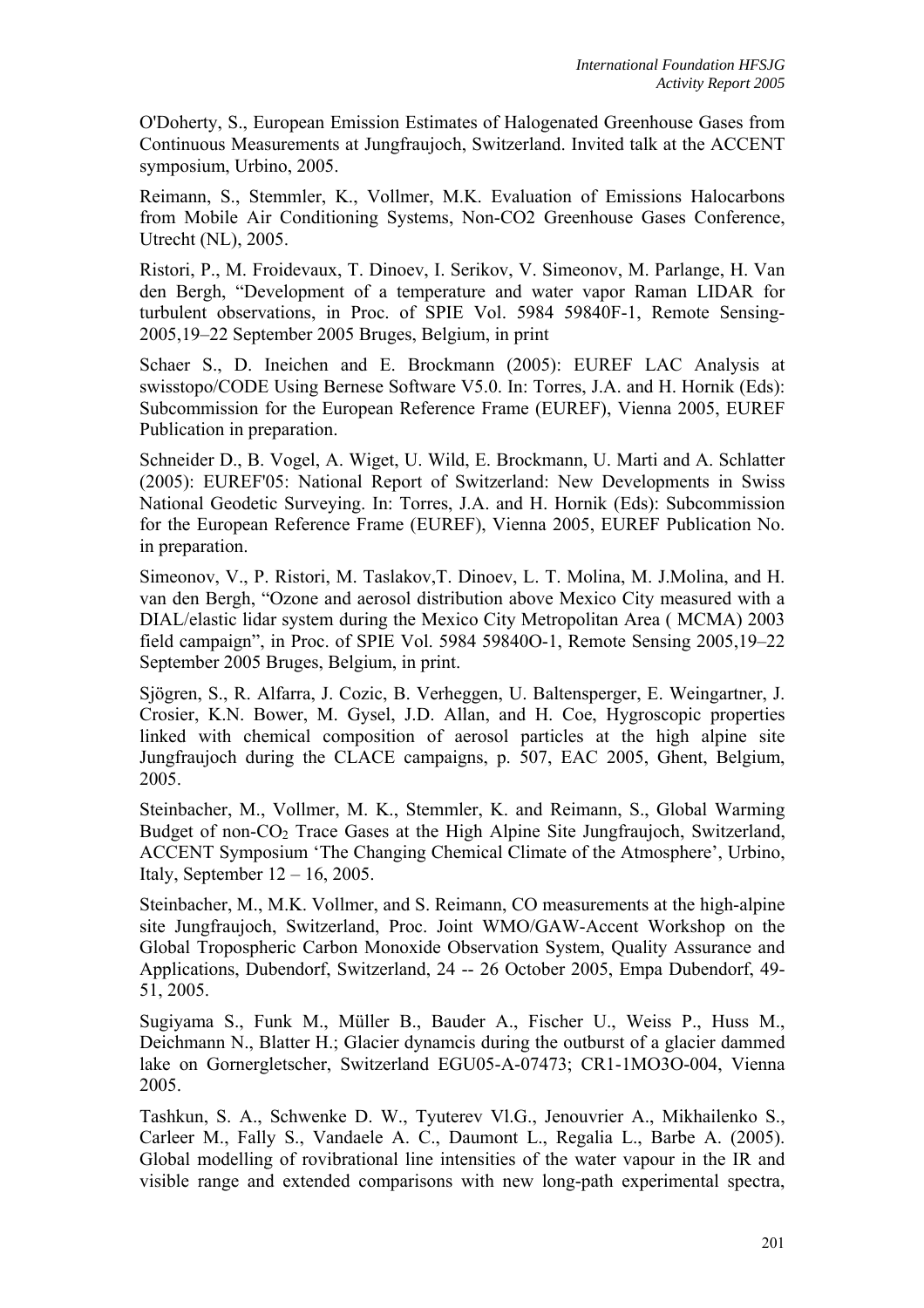European Geosciences Union (EGU) General Assembly, Vienna, (Austria), 24-29 April 2005.

Taslakov, M., Simeonov V, van den Bergh H, "System for a Remote Read out of Multiple Passive Sensors Using 28 THz Quantum Cascade Laser", in the proceedings 2005 Joint IEEE International Frequency Control Symposium and Precise Time and Time Interval (PTTI) 29-31 August 2005, Vancouver, BC, Canada. In print.

Taslakov, M., V. Simeonov, H. van den Bergh, and J. Feist, "Ammonia and Ozone Open Path. Measurements Using Quantum Cascade Laser Technology", in the proceedings of The First International Conference on Environmental Science and Technology January 23-26, 2005, New Orleans, Louisiana, USA, In print.

Vana, M., A. Hirsikko, E.Tamm, P.P. Aalto, M. Kulmala, Verheggen, B., J. Cozic , E. Weingartner and U. Baltensperger, Characteristics of air ions and aerosol particles at the high-alpine research station Jungfraujoch, Proc. of the International Aerosol Conference, St. Paul, Minnesota, US, 10 – 15 September, 2005.

Verheggen, B. et al., Nucleation and activation of aerosol particles during CLACE campaigns (Jungfraujoch, 3580 metres a.s.l., Switzerland), oral presentation at the European Aerosol Conference, Ghent, Belgium, 2005.

Verheggen, B., J. Cozic, E. Weingartner, M. Vana, P. Aalto, A. Hirsikko, M. Kulmala and U. Baltensperger, Observations of atmospheric nucleation events in the lower free troposphere, Proc. of EGU, Vienna, Austria, 2-7 April, 2005.

Verheggen, B., J. Cozic, E. Weingartner, U. Baltensperger, M. Vana, P. Aalto, A. Hirsikko and M. Kulmala, Observations of atmospheric nucleation events in the lower free troposphere, Proc. of the International Aerosol Conference, St. Paul, Minnesota, US, 10 – 15 September, 2005.

Verheggen, B., J. Cozic, E. Weingartner, S. Mertes, M. Flynn, P. Connolly, K. Bower, M. Gallagher, and U. Baltensperger, Nucleation and activation of aerosol particles during CLACE campaigns (Jungfraujoch, 3580 metres a.s.l., Switzerland), in European Aerosol Conference, edited by W. Maenhaut, p. 131, Elsevier, Ghent, Belgium, 2005.

Verheggen, B., J. Cozic, E. Weingartner, U. Baltensperger, S. Mertes, M. Flynn, P. Connolly, K. Bower, M. Gallagher, J. Crosier, H. Coe, and A. Petzold, Activation behaviour of aerosol particles and black carbon in mixed-phase clouds, in EGU General Assembly, European Geosciences Union, Vienna, Austria, 2005.

Vollmer, M. K., Folini, D., Stemmler K., Reimann, S. European Emissions of HFC-245fa and HFC-227ea using continuous atmospheric measurements from the highaltitute observatory at Jungfraujoch, Switzerland, Non-CO2 Greenhouse Gases (NCGG-4), Utrecht, The Netherlands, July  $4 - 6$ , 2005.

Vollmer, M. K., Reimann, S., and Folini, D. Foaming the North: HFC-365mfc as a promising atmospheric tracer for interhemispheric transport. 32nd Meeting of AGAGE scientists and Cooperating Networks, Florence, Italy, October 24 – 28, 2005.

Vollmer, M. K., Reimann, S., Folini, D. Buchmann, B., and Hofer, P. Trends in halogenated trace gases derived from observations at the high-altitute observatory at Jungfraujoch, Switzerland. Global Atmospheric Watch International Symposium & Ten-ear Anniversary of Waliguan Observatory, Xinin, China, August 15 – 17, 2005.

Vuilleumier, L. and J. Gröbner (2005) Operational mode uncertainty for broadband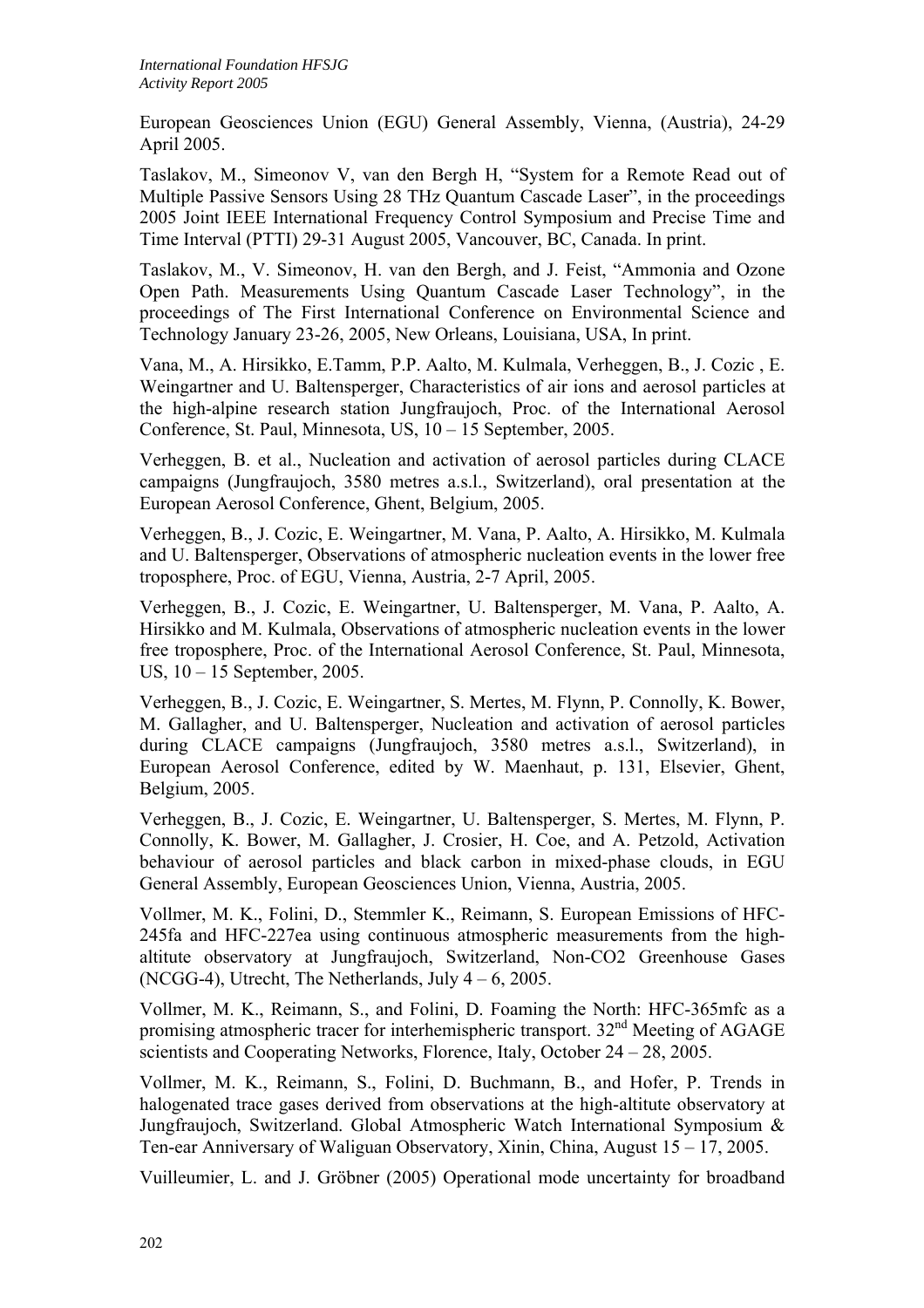erythemal UV radiometers, Proceedings of the  $9<sup>th</sup>$  international conference on new developments and applications in optical radiometry, 11-19 October, 2005, Davos, Switzerland, pp 71-72.

Walter, S., J. Schneider, N. Hock, J. Curtius, S. Borrmann, S. Mertes, E. Weingartner, B. Verheggen, J. Cozic, and U. Baltensperger, Mass spectrometric analysis of residuals from small ice particles and from supercooled cloud droplets during CLACE-3 and CLACE-4, p. 132, EAC 2005, Ghent, Belgium, 2005.

Walter, S., J. Schneider, N. Hock, J. Curtius, S. Borrmann, S. Mertes, E. Weingartner, B. Verheggen, J. Cozic, and U. Baltensperger, Mass spectrometric analysis of ice and supercooled cloud residuals during CLACE-3, European Geoscience Union, Vienna, Austria, 2005.

Wehrli, C., GAWPFR: A network of Aerosol Optical Depth observations with Precision Filter Radiometers. In: WMO/GAW Experts workshop on a global surface based network for long term observations of column aerosol optical properties, GAW Report No. 162, WMO TD No. 1287 (2005).

Weingartner, E. et al., An overview of the Cloud and Aerosol Characterization Experiments (CLACE) conducted at the high alpine research station Jungfraujoch in Switzerland, oral presentation at the European Aerosol Conference, Ghent, Belgium, 2005.

Weingartner, E., B. Verheggen, J. Cozic, M. Gysel, S. Sjögren, J.Duplissy, U. Baltensperger, U. Lohmann, S. Mertes, K.N. Bower, M. Flynn, P. Connolly, J. Crosier, M. Gallagher, H. Coe, T. Choularton, S. Walter, J. Schneider, J. Curtius, S. Borrmann, A. Petzold, M. Ebert, M. Inerle-Hof, A. Worringen, S. Weinbruch, E. Fries, E. Starokozhev, W. Püttmann, W. Jaeschke, M. Vana, A. Hirsikko, E. Tamm, P. Aalto and M. Kulmala, Aerosol-cloud interactions in the lower free troposphere as measured at the high alpine research station Jungfraujoch in Switzerland, Proc. of the International Aerosol Conference, St. Paul, Minnesota, US, 10 – 15 September, 2006.

Weingartner, E., B. Verheggen, J. Cozic, S. Sjoegren, J.S.v. Ekeren, U. Baltensperger, S. Mertes, K.N. Bower, M. Flynn, J. Crozier, M. Gallagher, H. Coe, S. Walter, J. Schneider, N. Hock, J. Curtius, S. Borrmann, A. Petzold, M. Ebert, M. Inerle-Hof, and S. Weinbruch, An overview of the Cloud and Aerosol Characterization Experiments (CLACE) conducted at a high alpine site in the free troposphere (solicited), European Geoscience Union, Vienna, Austria, 2005.

Weingartner, E., B. Verheggen, J. Cozic, S. Sjögren, J. Duplissy, J.S. Van Ekeren, U. Baltensperger, S. Mertes, K.N. Bower, M. Flynn, P. Connolly, J. Crosier, M. Gallagher, H. Coe, T. Choularton, S. Walter, J. Schneider, N. Hock, J. Curtius, S. Borrmann, A. Petzold, S. Henning, T. Rosenorn, M. Bilde, M. Ebert, M. Inerle-Hof, A. Worringen, S. Weinbruch, E. Fries, E. Starokozhev, W. Püttmann, W. Jaeschke, P. Aalto, A. Hiriskko, and M. Kulmala, An overview of the cloud and aerosol characterization experiments (CLACE) conducted at the high alpine research station Jungfraujoch in Switzerland, p. 129, EAC 2005, Ghent, Belgium, 2005.

Yanke, V. G., L. Baisultanova, A. V. Belov, R. Bütikofer, E. Eroshenko, E. O. Flückiger, G. Mariatos and H. Mavromichalaki, Variations of geomagnetic cutoff rigidities during the series of geomagnetic storms in January 2005: observations and modeling,  $29<sup>th</sup>$  International Cosmic Ray Conference, to be published in the conference proceedings, 2005.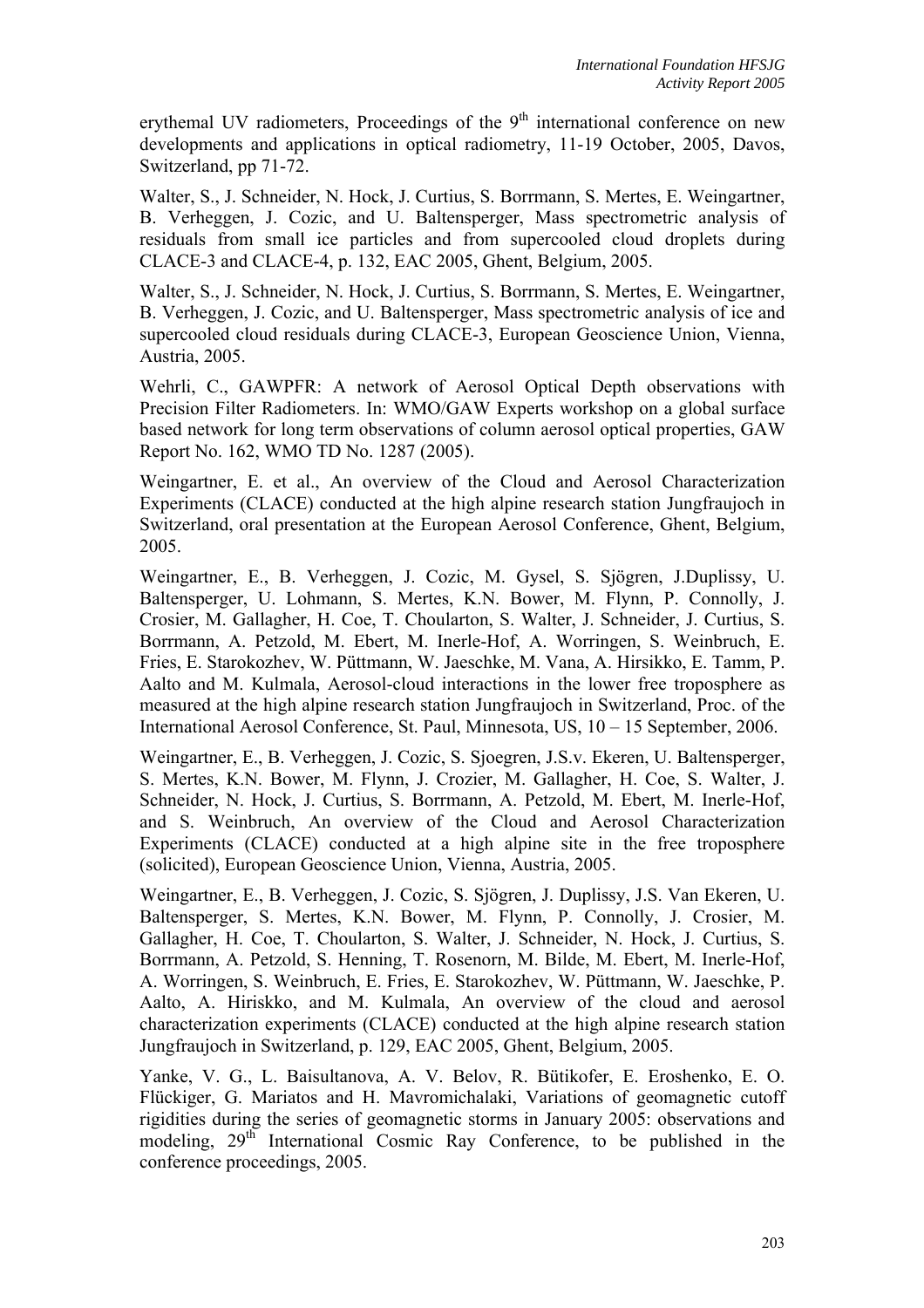## **Edited books**

Calpini, B., V. Simeonov, "Trace gas species detection in the lower atmosphere by lidar from remote sensing of atmospheric pollutants to possible air pollution abatement strategies", Chapter 4 in "Laser Remote Sensing" Optical Engineering series Volume: 97, T. Fuji and T. Fukuchi eds., Taylor and Francis/CRC Press, 2005.

Esposito, D., C. Faraloni, F. Fasolo, A. Margonelli, G. Torzillo, A. Zanini and Maria Teresa Giardi, in Biotechnological Applications of Photosynthetic Proteins: Biochips, Biosensors and Biodevices, Maria Teresa Giardi and Elena V. Piletska (eds.), *Biodevices for Space Research*, Springer Science+ Business Media, New York, New York U.S.A. 212-215, 2005.

Moser, M. R., L. Desorgher, E. O. Flückiger, R. S. Miller, J. M. Ryan, J. R. Macri and M. L. McConnell, Solar neutron observation at ground-level and from space, Neutrinos and Explosive Events in the Universe, Series: NATO Science Series II: Mathematics, Physics and Chemistry, Proceedings of the NATO Advanced Study Institute on Neutrinos and Explosive Events in the Universe, held in Erice, Italy, 2-13 July 2004, M. M. Shapiro, Stanev, T., Wefel, J.P., eds., 209, 393-397, 2005, Springer-Verlag, ISBN 1-4020-3747-3.

## **Theses**

Dal Magro, L., S. Mamin, Development of a seeing monitor of type DIMM. Diploma thesis, HEIG-VD, 2005.

Durisi E., Study of a compact Neutron Source based on D-D fusion reaction for NCT application, PhD Thesis Universita' Torino, 2005.

Huss, M. (2005). Gornergletscher, Gletscherausbrüche und Massenbilanzschätzungen (in German with English summary). Diplomarbeit, Abteilung für Glaziologie, VAW (unveröffentlicht), ETH-Zürich. pp. 176.

Iannarelli R., Evaluation of radiation damages to instrumentation in Bepi Colombo mission to Mercure, Università Torino, 2005.

Weiss, P. (2005). Gletscherdynamik vor und nach der Entleerung des Gornersees im Sommer 2004. Diplomarbeit, Abteilung für Glaziologie, VAW (unveröffentlicht), ETH-Zürich. pp. 149.

### **Data publications and reports**

Buchmann, B., Reimann, S. and Hüglin, Ch., The GAW-CH Greenhouse and Reactive Gases Programme at the Jungfraujoch, Veröffentlichung Nr. 70, MeteoSchweiz (Editor), ISSN: 1422-1381, 2005.

Bütikofer, R., and E.O. Flückiger, Neutron Monitor Data for Jungfraujoch and Bern during the Ground-Level Solar Cosmic Ray Event on 20 January 2005, internal report, Space Research and Planetary Sciences, Physikalisches Institut, University of Bern, 2005.

Gesundheit und Umwelttechnik Nr. 1, April 2005 (Organ der Schweiz. Vereinigung für Gesundheits- und Umwelttechnik SVG), Trichlorethan-Emissionen in Europa nach unten korrigiert. Neuste Resultate der Empa

Kleffmann, J. and P. Wiesen: Final report to the DFG Pilot study: "Nitrous Acid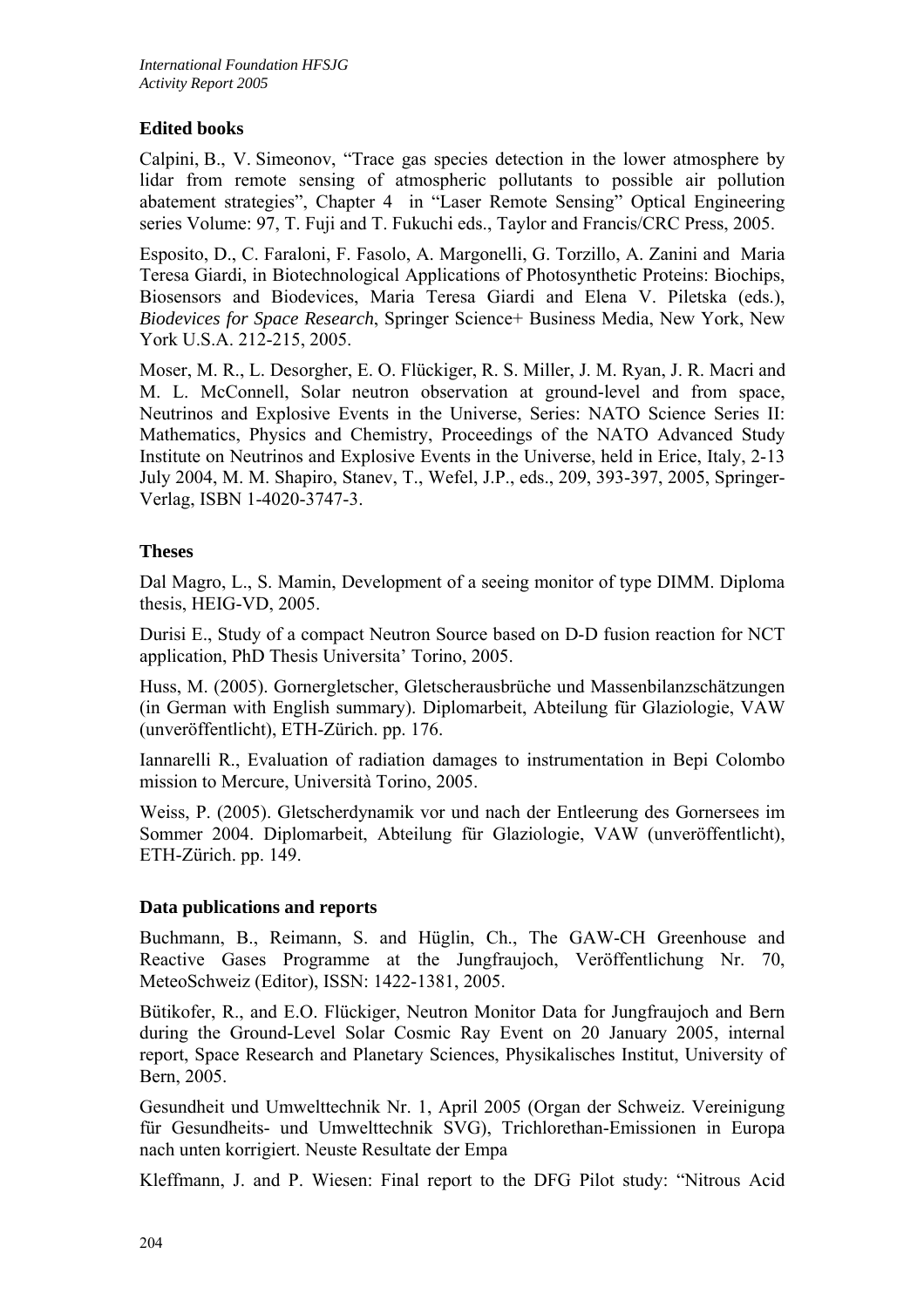(HONO) in Polar Regions", in the DFG priority program: "Antarktisforschung mit vergleichenden Untersuchungen in arktischen Eisgebieten (SPP 1158)", 2005.

Lelieveld, J., M. De Mazière, S. Fuzzi, C. Granier, N. Harris, Ø. Hov, U. Schumann (2005). Atmospheric Change and Earth System Science - AIRES III: Research Challenges.

NABEL, Luftbelastung 2004, Schriftenreihe Umwelt Nr. 388 Luft, Bundesamt für Umwelt Wald und Landschaft, Bern 2005.

"Ozone, rayonnement et aérosols (GAW)" in Annalen 2004 MeteoSchweiz, Zürich (July 2005) pp. 126-129.

Technischer Bericht zum Nationalen Beobachtungsnetz für Luftfremdstoffe (NABEL), EMPA, 2005.

Umweltradioaktivität und Strahlendosen in der Schweiz, Bundesamt für Gesundheit, Abteilung Strahlenschutz, 2004 (in preparation).

#### **Popular publications and presentations**

Baltensperger, U. and E. Weingartner, Klimawirksamkeit von Partikeln, VCS-Magazin Leonardo, März 2005.

Reimann, S. and B. Zierl, "Emissionen in Europa nach unten korrigiert", empa News, 1/2005.

Handelsblatt, 03.02.2005, Ozonkiller geringer als angenommen.

"La couche d'ozone se reconstruit. Des chercheurs de l'ULg étudient la composition chimique de l'atmosphère depuis un sommet suisse", with Pierre Duchatelet, Groupe Sud Presse, 17 March 2005.

NZZ, 03.02.2005, Europa emittiert noch immer verbotene Ozonabbaustoffe

NZZ am Sonntag, 06.02.2005, Abschied vom Ozonloch.

Swissinfo, "Europa produziert offenbar weniger Ozonkiller", February 2, 2005.

Tages-Anzeiger, 03.02.2005, Ozon-Schadstoff über Europa.

Umwelt Focus, Februar 2005, Trichlorethan-Emissionen korrigiert.

Walliser Bote, 03.02.2005, Deutlich tiefer – Emissionen von Ozon-Abbaustoff.

#### **Radio and television**

MTW, SF1, 03.02.2005, Eine gute Nachricht für unsere Ozonschicht: Weniger Trichlorethan.

DRS2 aktuell am Abend, DRS2, 03.02.2005, Wider das Ozonloch.